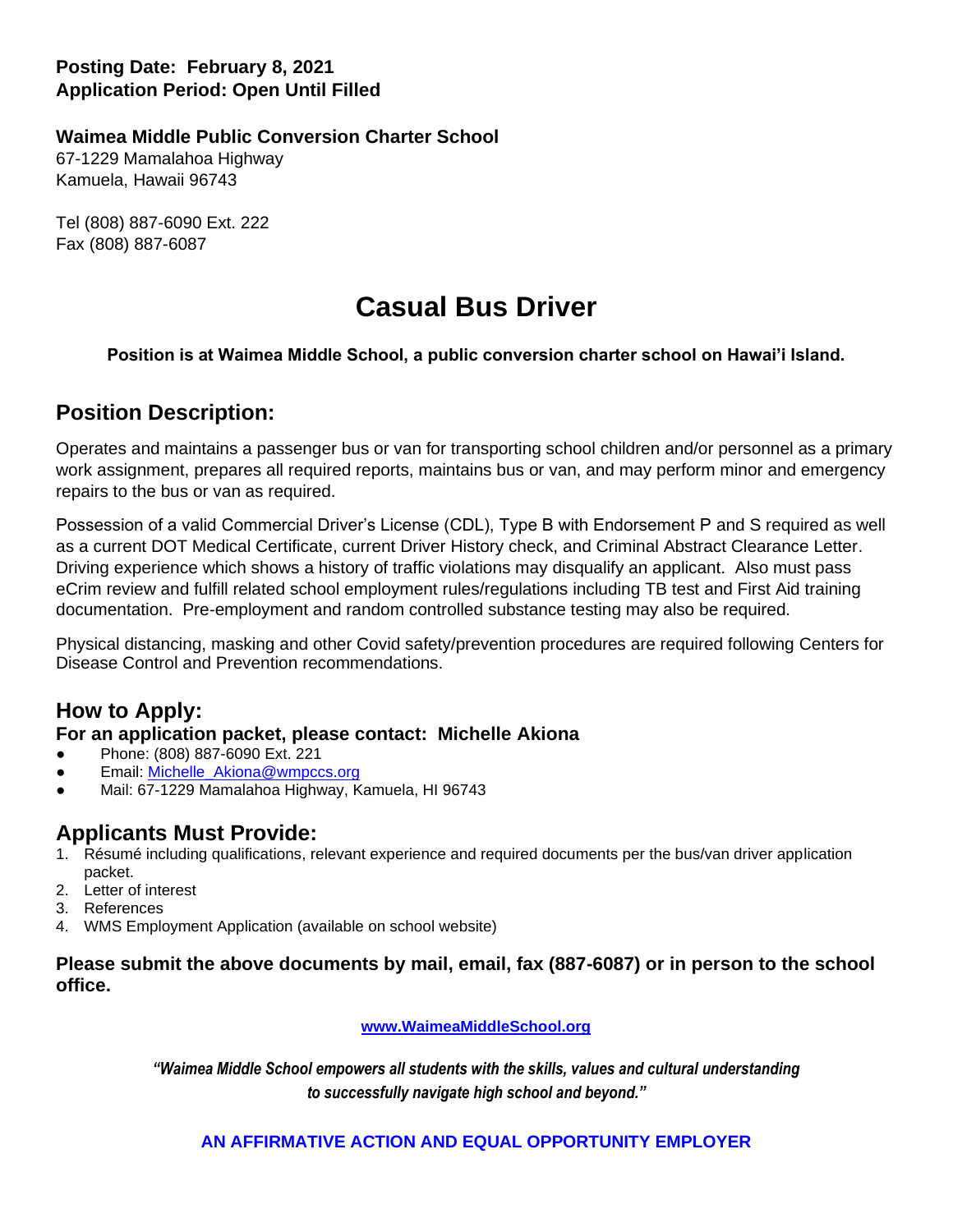# **Waimea Middle Public Conversion Charter School**

# **CASUAL BUS DRIVER - POSITION DESCRIPTION**

*February 2021*

## I. **IDENTIFYING INFORMATION**

Class Title: Bus Driver - Casual

School: Waimea Middle Public Conversion Charter School

Geographic Location: Kamuela, HI

## II. **INTRODUCTION**

Operates and maintains a passenger bus/van for transporting school children and/or personnel and performs other related duties as assigned by principal or designee.

## III. **MAJOR DUTIES AND RESPONSIBILITIES**

- Pick up and drop off students at authorized bus stops, on assigned routes, or excursion trips.
- Observes all state and county laws and regulations pertaining to safe driving of a school bus/van and protecting the safety of children. This includes wearing a mask at all times and implementing Covid-prevention protocols and guidelines as required by CDC recommendations and the school.
- Immediately reports to Principal and/or supervisor any incidents or concerns re: Covid safety of students, etc.
- Observes school policies and procedures and maintains a clean criminal history and driving record at all times.
- Maintains the annual student rider lists by route and trip and keeps them in the respective bus at all times.
- Performs pre-trip inspections, post-trip inspections, including a walkthrough of the bus/van to ensure that no student is left unattended on the school bus/van.
- Immediately reports any concerns or incidents to supervisor or designated representative regarding the children, vehicle(s), route or related issues.
- Sanitizes interior of bus/van between routes, and cleans bus/van daily, including sweeping, mopping, and washing to keep the vehicle in clean/safe condition. Keeps bus/van supplied with fuel, oil, water, and air. Performs daily checks to include tires, brakes, horn, wipers, lights, and turn signals.
- Reports any repairs that are needed; may perform minor and emergency repairs to the bus/van as required.
- Prepares all required reports and turns them in to supervisor as required.

## IV. **CONTROLS EXERCISED OVER THE WORK**

A. **Supervisor: School Principal**

B. **Nature of Supervisory Control Exercised Over the Work**